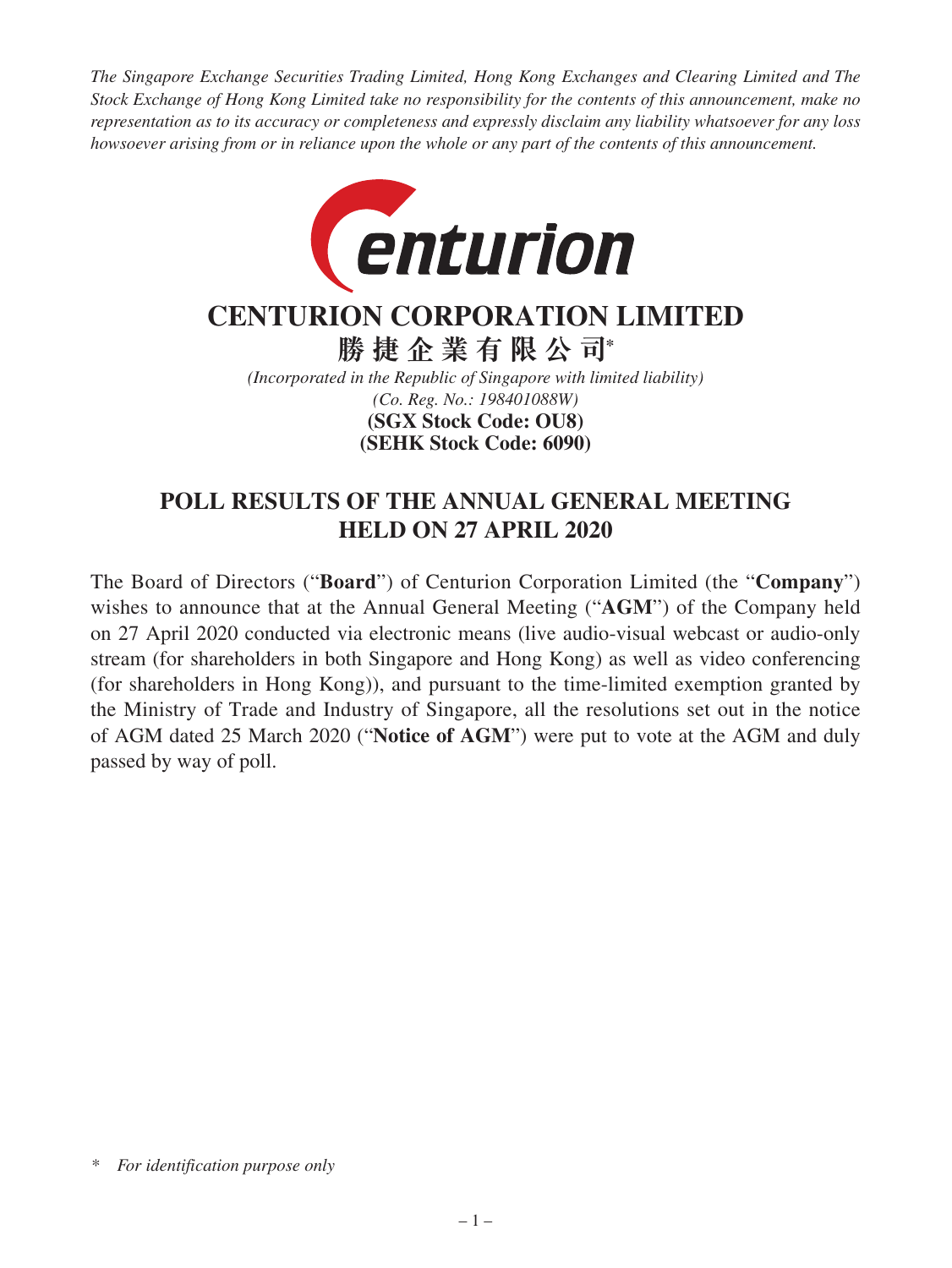## **(a) Poll Results**

The results of the poll on each of the resolutions put to vote at the AGM are set out below:

|                                                                                                                                                                                     | <b>Total number</b>                                                                   | For                 |                                                                                                  | <b>Against</b>      |                                                                                                  |
|-------------------------------------------------------------------------------------------------------------------------------------------------------------------------------------|---------------------------------------------------------------------------------------|---------------------|--------------------------------------------------------------------------------------------------|---------------------|--------------------------------------------------------------------------------------------------|
| <b>Resolution number and</b><br>details                                                                                                                                             | of shares<br>represented<br>by votes for<br>and against<br>the relevant<br>resolution | Number of<br>shares | As a<br>percentage of<br>total number<br>of votes for<br>and against<br>the resolution<br>$(\%)$ | Number of<br>shares | As a<br>percentage of<br>total number<br>of votes for<br>and against<br>the resolution<br>$(\%)$ |
| <b>Ordinary Resolution 1</b><br>Directors' Statement<br>and Audited Financial<br>Statements for the<br>financial year ended 31<br>December 2019 and the<br>Auditors' Report thereon | 486,957,222                                                                           | 486,957,222         | 100.000                                                                                          | $\theta$            | 0.000                                                                                            |
| <b>Ordinary Resolution 2</b><br>Payment of proposed<br>final dividend                                                                                                               | 486,957,222                                                                           | 486,957,222         | 100.000                                                                                          | $\theta$            | 0.000                                                                                            |
| <b>Ordinary Resolution 3</b><br>Re-election of Mr. Wong<br>Kok Hoe as Executive<br>Director                                                                                         | 476,957,222                                                                           | 476,952,422         | 99.999                                                                                           | 4,800               | 0.001                                                                                            |
| <b>Ordinary Resolution 4</b><br>Re-election of Mr. Gn<br>Hiang Meng as<br>Independent Non-<br>Executive Director <sup>(1)</sup>                                                     | 486,957,222                                                                           | 483,231,222         | 99.235                                                                                           | 3,726,000           | 0.765                                                                                            |
| <b>Ordinary Resolution 5</b><br>Re-election of Mr. Owi<br>Kek Hean as Independent<br>Non-Executive Director <sup>(2)</sup>                                                          | 486,957,222                                                                           | 484,053,222         | 99.404                                                                                           | 2,904,000           | 0.596                                                                                            |
| <b>Ordinary Resolution 6</b><br>Re-election of Mr. Lee<br>Wei Loon as Independent<br>Non-Executive Director                                                                         | 486,957,222                                                                           | 486,957,222         | 100.000                                                                                          | $\theta$            | 0.000                                                                                            |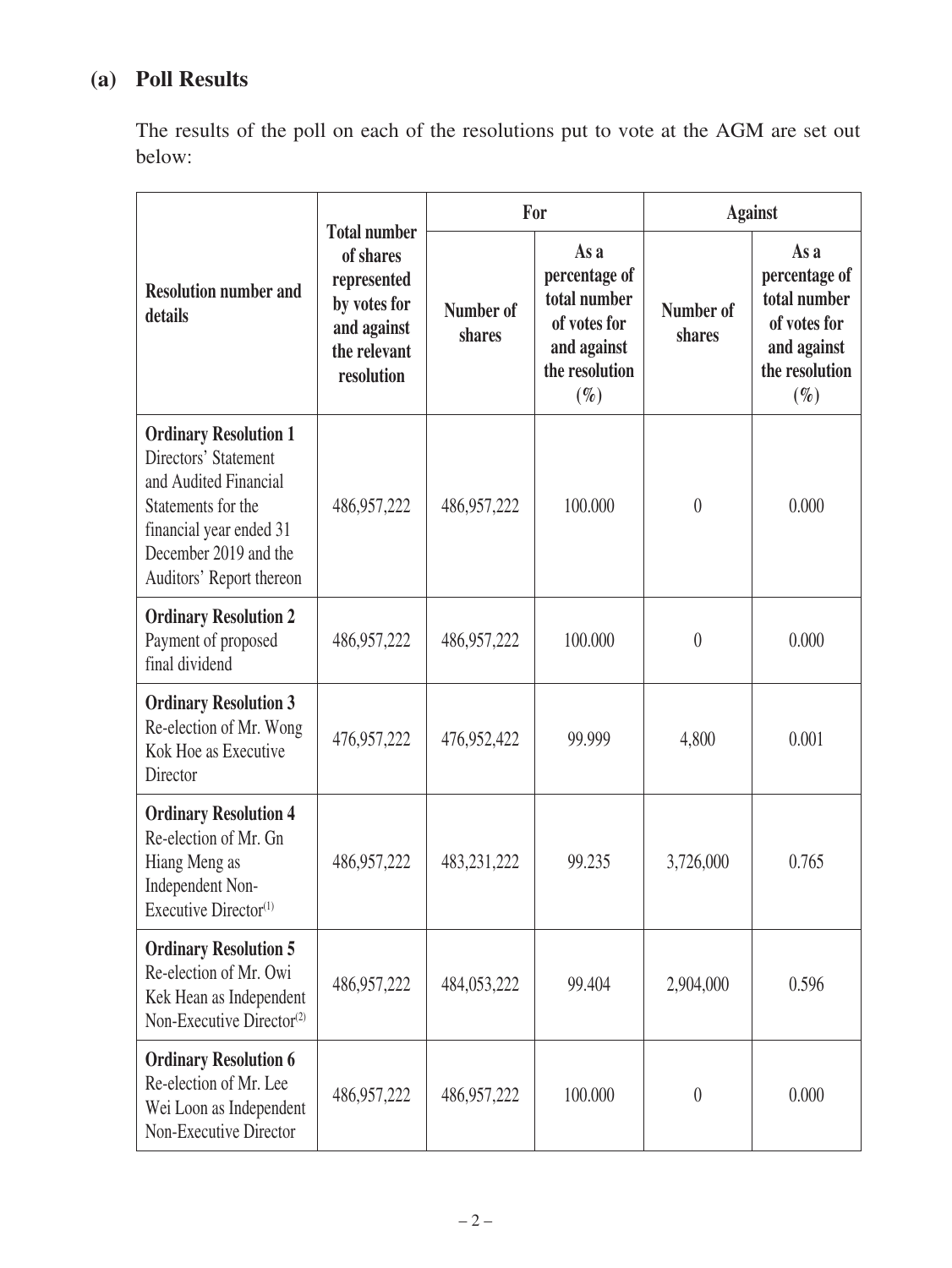|                                                                                                                                                               | <b>Total number</b><br>of shares<br>represented<br>by votes for<br>and against<br>the relevant<br>resolution | For                 |                                                                                                  | <b>Against</b>      |                                                                                                  |
|---------------------------------------------------------------------------------------------------------------------------------------------------------------|--------------------------------------------------------------------------------------------------------------|---------------------|--------------------------------------------------------------------------------------------------|---------------------|--------------------------------------------------------------------------------------------------|
| <b>Resolution number and</b><br>details                                                                                                                       |                                                                                                              | Number of<br>shares | As a<br>percentage of<br>total number<br>of votes for<br>and against<br>the resolution<br>$(\%)$ | Number of<br>shares | As a<br>percentage of<br>total number<br>of votes for<br>and against<br>the resolution<br>$(\%)$ |
| <b>Ordinary Resolution 7</b><br>Approval of Directors'<br>fees of S\$516,251 for the<br>financial year ended 31<br>December 2019                              | 37,945,780                                                                                                   | 37,945,780          | 100.000                                                                                          | $\overline{0}$      | 0.000                                                                                            |
| <b>Ordinary Resolution 8</b><br>Approval of Directors'<br>fees of up to S\$525,000<br>for the financial year<br>ending 31 December<br>2020                    | 37,945,780                                                                                                   | 37,945,780          | 100.000                                                                                          | $\overline{0}$      | 0.000                                                                                            |
| <b>Ordinary Resolution 9</b><br>Re-appointment of<br>PricewaterhouseCoopers<br>LLP as Auditors and to<br>authorise the Directors to<br>fix their remuneration | 486,957,222                                                                                                  | 483,231,122         | 99.235                                                                                           | 3,726,100           | 0.765                                                                                            |
| <b>Ordinary Resolution 10</b><br><b>Share Issue Mandate</b>                                                                                                   | 486,957,222                                                                                                  | 484,053,222         | 99.404                                                                                           | 2,904,000           | 0.596                                                                                            |
| <b>Ordinary Resolution 11</b><br>Renewal of Share<br><b>Purchase Mandate</b>                                                                                  | 486,957,222                                                                                                  | 486,957,222         | 100.000                                                                                          | $\theta$            | 0.000                                                                                            |

#### *Notes:*

(1) Mr. Gn Hiang Meng ("**Mr. Gn**"), who was re-elected as an Independent Non-Executive Director of the Company at the AGM, remains as the Lead Independent Director, Chairman of the Audit Committee and a member of the Nominating Committee. The Board considers Mr. Gn to be independent for the purposes of Rule 210(5)(d) and Rule 704(8) of the Listing Manual of the Singapore Exchange Securities Trading Limited ("**SGX-ST**") and Rule 3.13 of the Rules Governing the Listing of Securities on The Stock Exchange of Hong Kong Limited ("**Hong Kong Listing Rules**").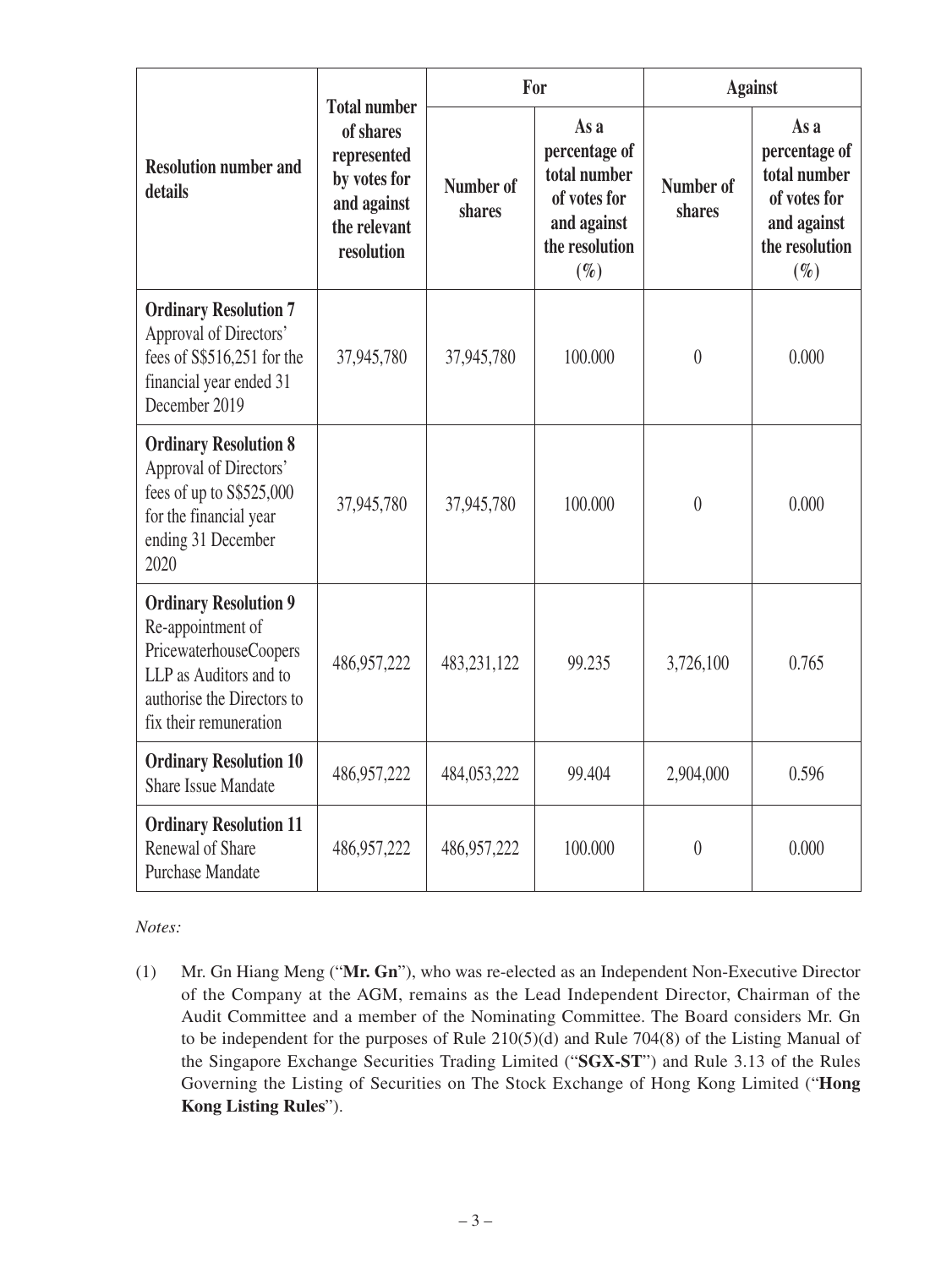- (2) Mr. Owi Kek Hean ("**Mr. Owi**"), who was re-elected as an Independent Non-Executive Director of the Company at the AGM, remains as Chairman of the Nominating Committee and a member of the Audit Committee. The Board considers Mr. Owi to be independent for the purposes of Rule 210(5)(d) and Rule 704(8) of the Listing Manual of the SGX-ST and Rule 3.13 of the Hong Kong Listing Rules.
- (3) As at the date of the AGM, the total number of issued shares of the Company (excluding treasury shares) was 840,778,624 ordinary shares.
- (4) The total number of issued shares of the Company entitling the holders thereof to attend and vote for or against all the resolutions at the AGM was 840,778,624 ordinary shares.
- (5) For the full text of the above ordinary resolutions, please refer to the Notice of AGM as set out in the 2019 Annual Report and the Circular dated 25 March 2020 of the Company.

#### **(b) Abstention from voting**

No Director or party was required to abstain from voting on any of the ordinary resolutions put to vote at the AGM.

For good corporate governance practices, shareholders of the Company named below had voluntarily abstained from voting on the following ordinary resolutions:

| <b>Name of Shareholder</b>   | Number of<br><b>Shares Held</b> | <b>Ordinary Resolution Numbers</b><br>(Please refer to item $(a)$ above for<br>details of the resolutions) |
|------------------------------|---------------------------------|------------------------------------------------------------------------------------------------------------|
| Centurion Properties Pte Ltd | 425,756,126                     | 7 and 8                                                                                                    |
| Han Seng Juan                | 5,898,400                       | 7 and 8                                                                                                    |
| Teo Peng Kwang               | 7,356,916                       | 7 and 8                                                                                                    |
| Wong Kok Hoe                 | 10,000,000                      | 3, 7 and 8                                                                                                 |